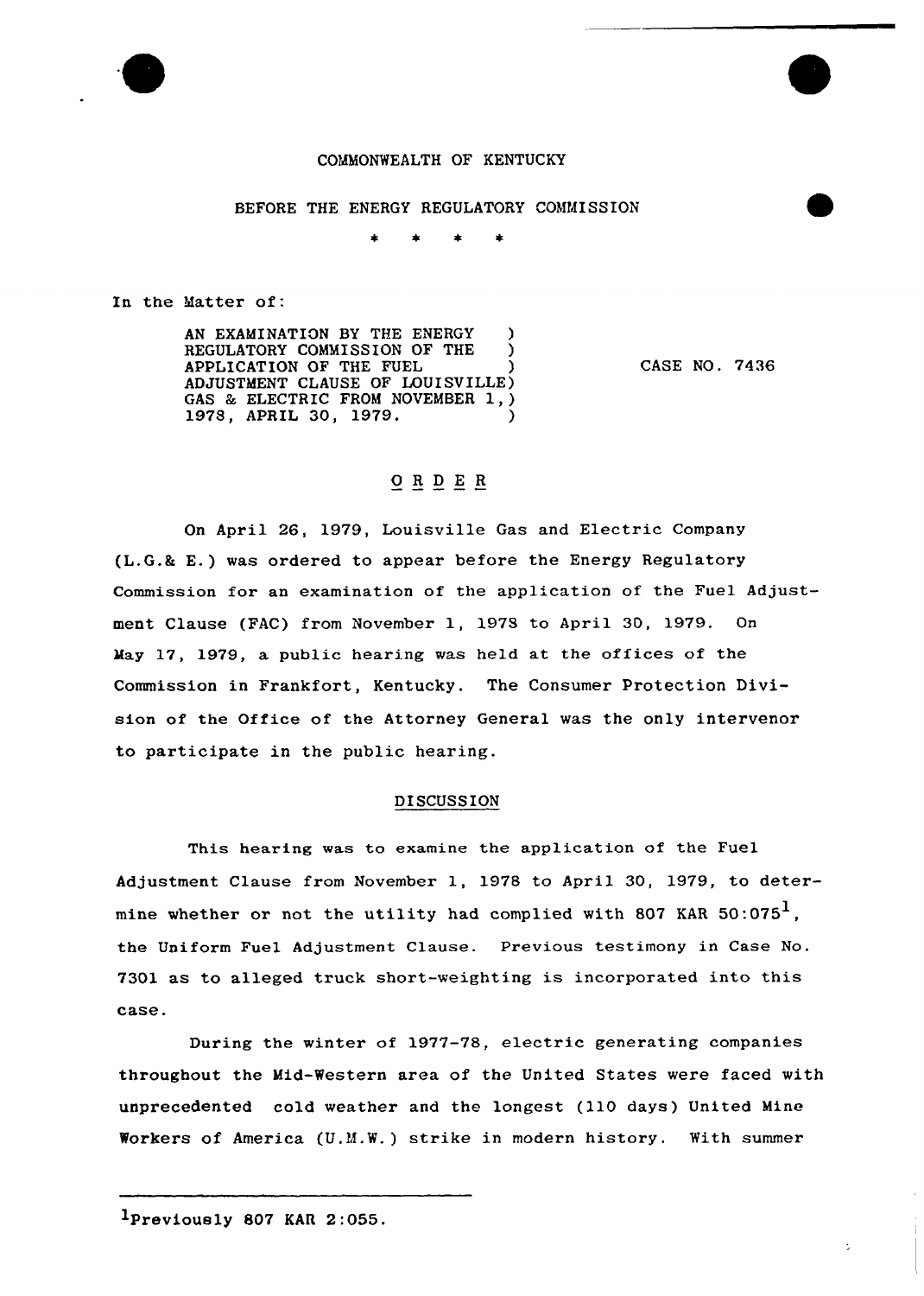and fall being the "normal" times that inventories are increased for the winter burn, this process was severely hampered due to the wildcat strikes at the mines preceding the general strike in December 1977.

Unable to receive coal from U.N.W. mines, L.G.6 E. testified they were further hampered by coal freezing in rail cars and the ensuing embargo by the Illinois Central Gulf Railroad.

With coal inventories at an unreliably low level, the following sequence of actions were undertaken by L.G.& E. to insure the continued reliability of service to their consumers: December 21, 1977 — L.G.b E. placed first orders for truck coal, eventually buying from eighteen different sources with each involving one or more trucking firms.

December 27, 1977 — L.G.6 E. purchased 50,000 tons of coal from Public Service of Indiana's Gallagher Station. <sup>A</sup> scale was installed at Gallagher Station and a contractor was hired to move the coal by truck. All coa1 was weighed by L.G.6 E. personnel and movement was completed on January 24, 1978.

February 7, 1978 — L.G.6 E. received an anonymous telephone call informing it that there was some short-weighting on truck deliveries. February 7, 1978 - L.G.& E. began to move the scale which was used at Public Service of Indiana to its Cane Run Plant. Although the scale was semi-portable, concrete foundations, ramps and a scale house had to be erected at Cane Run. This work was hampered by the extremely cold weather and frozen ground and was finished February 17, 1978.

February 8, 1978 — L.G.6 E. began intercepting trucks on a random basis and routing them to scales of neighboring industrial plants to check the weights.

Mid-February, <sup>1978</sup> — L.G.a E.'s counsel telephoned the Attorney General's Office appraising them of the short-weighting situation and asking for assistance.

February 17, 1978 — The scale installation was completed at Cane Run and L.G.& E. began weighing all coal delivered to this station and rerouting those truckers who were suspected of short-weighting to the Cane Run Plant.

 $-2-$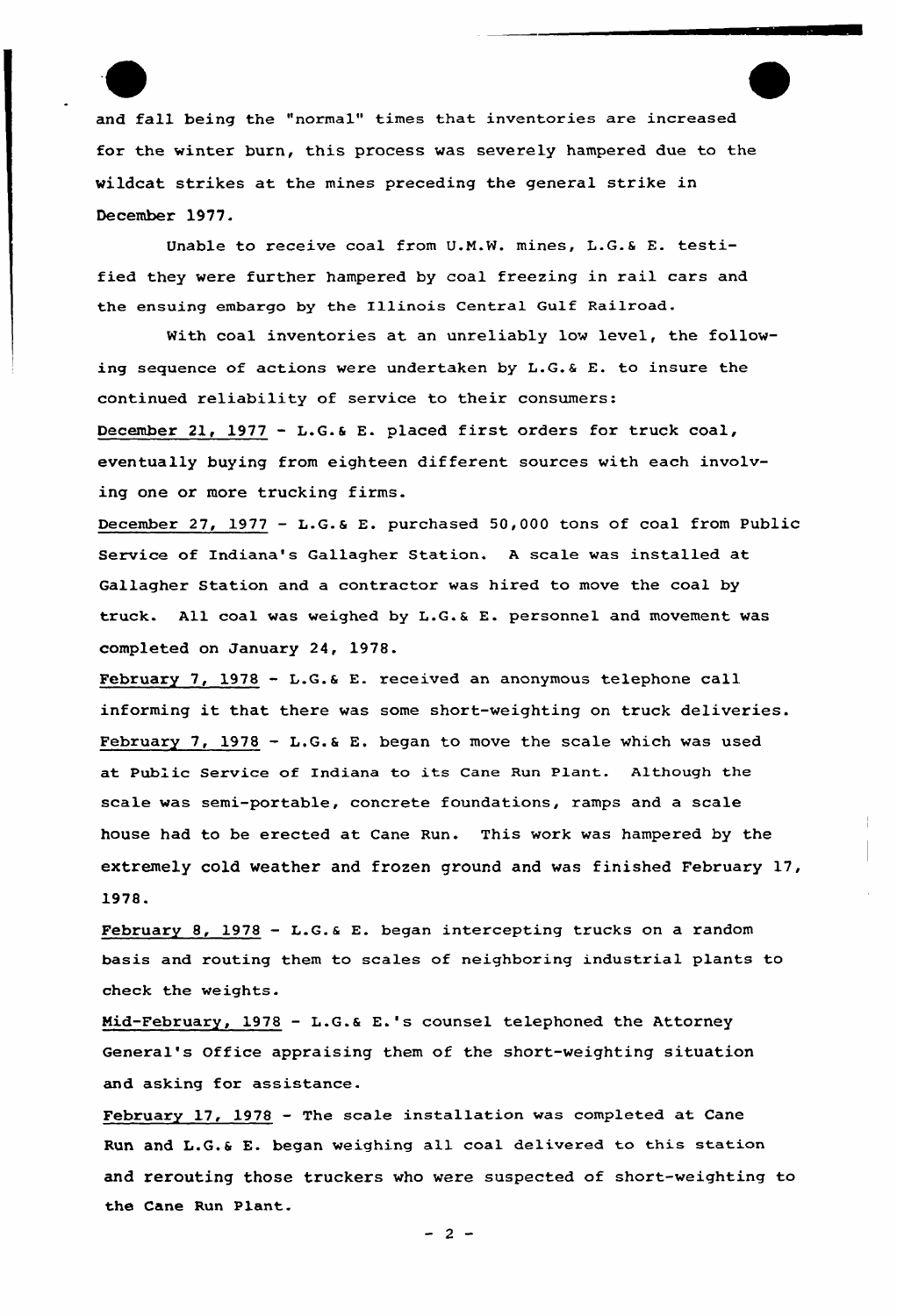February 21, 1978 - L.G.& E. reached a settlement with a firm suspected of short-weighting. The weight qf 400 truck loads received from January 24, 1978 to February 15, 1978 was arbitrarily reduced by four (4) tons despite the absence of documentation of shortage for each subject truck.

March 24, 1978 - L.G.& E. received a letter from the Attorney General regarding short-weighting.

April 3, 1978 -  $L.G.k E.$  responded to the Attorney General's letter of March 24, 1978.

November 13, 1979 — The Commonwealth's Attorney General completed a report as to alleged short-weights of coal trucks.

## FINDINGS

The Energy Regulatory Commission of Kentucky, after consideration of the evidence of record, numerous formal and informal inquiries by this Commission and the former Public Service Commission, and being advised, is of the opinion and so FINDS:

(1) That Louisville Gas and Electric Company has complied with the provisions of 807 KAR 50:075, Uniform Fuel Adjustment Clause;

(2) The Commission believes fuel procurement to be vital to the consumexs of Kentucky in assuring fair and reasonable rates. Evidence of on-going activities in the fuel procurement area are being monitored and studied by the Commission and will not be addressed in this ORDER:

(3) Under the circumstances, Louisville Gas and Electric Company acted prudently and responsibly in actions taken during the winter of 1977-78;

(4) Louisville Gas and Electric Company normally receives a11 coal deliveries by rail. Due to the necessity of receiving coal by trucks during the 1977-78 winter, deficiencies were found in the fuel records systems. Because conditions in the future could again become uncertain or severe, Louisville Gas and Electric Company should review their fuel records systems and take appropriate action(s) to insure that in the future, accurate and reliable information is recorded and maintained.

 $-3 -$